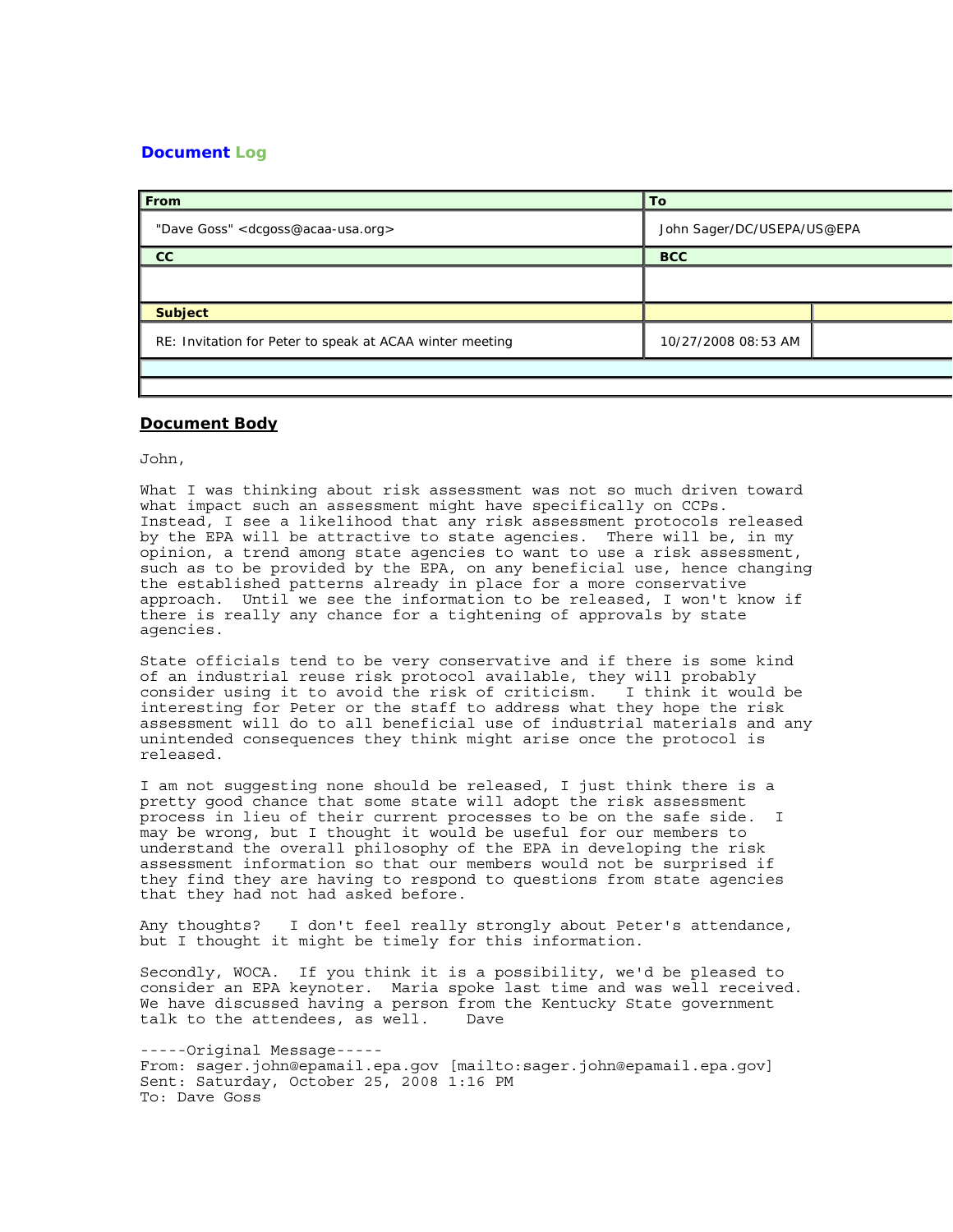Cc: Kinch.Richard@epamail.epa.gov; degeare.truett@epamail.epa.gov Subject: Re: Invitation for Peter to speak at ACAA winter meeting

As you know, Peter saw your message and responded that we would discuss the speaking invitation. Not having talked with him further, I thought it would be helpful to ask what risk issues would ACAA like OSW to address?

The risk compendium is nearly finished, but I don't think it represents a material change for CCP beneficial use issues. Cathy Davis would be the best person to address this work, if not Peter. Developments in air emission control regulations are certainly germane, but that matter is tied up in the Courts, unless Congress takes action. Certainly if Peter wants to attend, he will, but I am not sure what case to make to him.

The issue of an OSW senior manager to speak at WOCA may also be relevant. I don't know that we can get Peter, Matt or Maria to speak at both.

The three big issues before us seem to be ag, fill and cement applications. Of these, the one area where there may be movement this winter in risk considerations is for fill applications, where we are considering a brochure or booklet. I don't think there would be anything to report at the winter meeting other than a possible statement of intent to move forward in this area.

| "Dave Goss"<br><dcqoss@acaa-usa< th=""><th></th></dcqoss@acaa-usa<> |                               |
|---------------------------------------------------------------------|-------------------------------|
| .org>                                                               | Tο                            |
|                                                                     | Peter Grevatt/DC/USEPA/US@EPA |
| $10/23/2008$ 08:16                                                  | CC                            |
| AΜ                                                                  | John Sager/DC/USEPA/US@EPA    |
|                                                                     | Subject                       |
|                                                                     | Invitation to Speak           |

Peter,

ACAA will be holding its annual meeting in Phoenix on January 21st. I'd like to invite you or someone from your staff to speak to our membership about the Office of Solid Waste's work on risk assessment, if available. Yesterday, Nicole Villamizar gave an excellent overview of industrial materials recycling at our fall meeting in Denver. In her presentation she mentioned the staff's work on developing guidelines for the regulatory community to support evaluation of potential risks associated with the common materials used in construction. Obviously, as we have discussed in the past, risk questions are common when dealing with CCPs. I think our membership would be very interested in the work you have been doing along this line.

In you new role within OSW, I'd also like to introduce to a